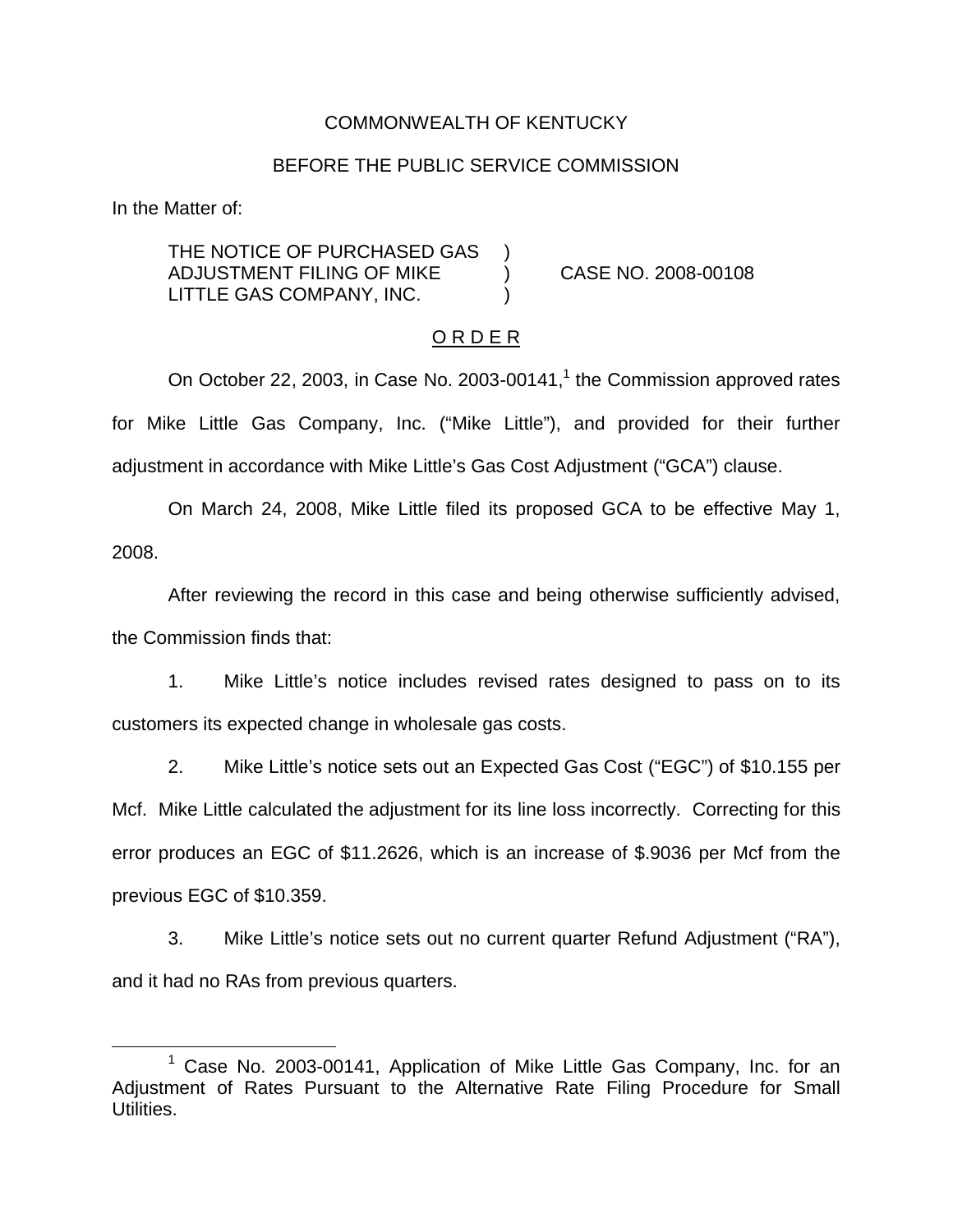4. Mike Little's notice sets out a current quarter Actual Adjustment ("AA") of \$.106 per Mcf. Mike Little incorrectly calculated its total sales and unit cost of gas for the month of January  $2008.<sup>2</sup>$  Correcting for this produces a current quarter AA of \$.0991 per Mcf and a total AA of \$1.6927 per Mcf, which is a decrease of \$.9831 per Mcf from the previous total AA.

5. Mike Little's Gas Cost Adjustment Rate is \$12.9553 per Mcf, which is \$.0795 per Mcf less than the previous rate of \$13.0348.

6. The rates in the Appendix to this Order are fair, just, and reasonable, and should be approved for billing for service rendered by Mike Little on and after May 1, 2008.

IT IS THEREFORE ORDERED that:

1. Mike Little's proposed rates are denied.

2. The rates in the Appendix, attached hereto and incorporated herein, are approved for billing for service rendered on and after May 1, 2008.

3. Within 20 days of the date of this Order, Mike Little shall file with this Commission its revised tariffs setting out the rates authorized herein.

 $2$  Total sales should be 4367.7 Mcf and the unit cost should be \$10.2984 per Mcf.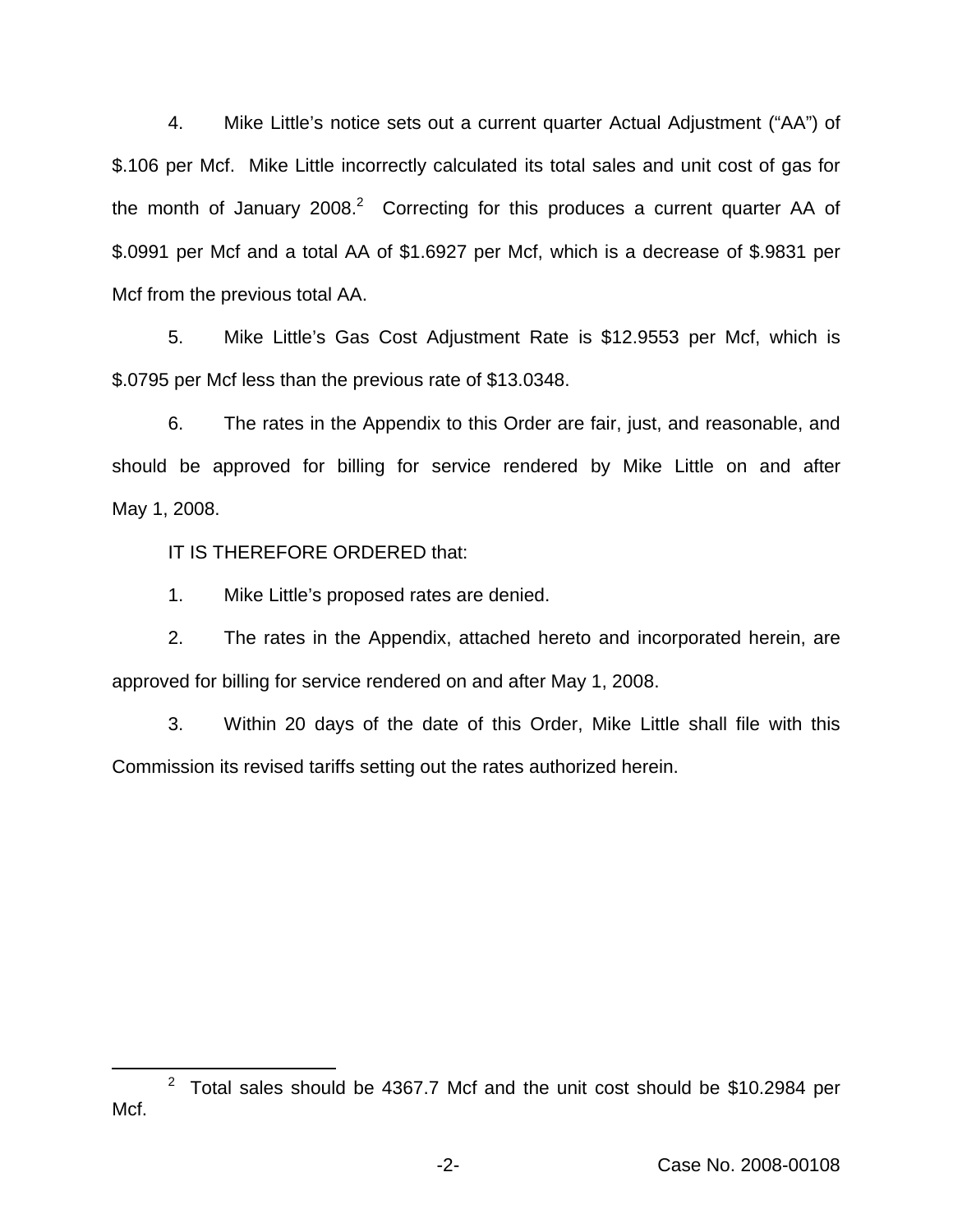Done at Frankfort, Kentucky, this 14<sup>th</sup> day of April, 2008.

By the Commission

**ATTES** Sfuntso Executive Director